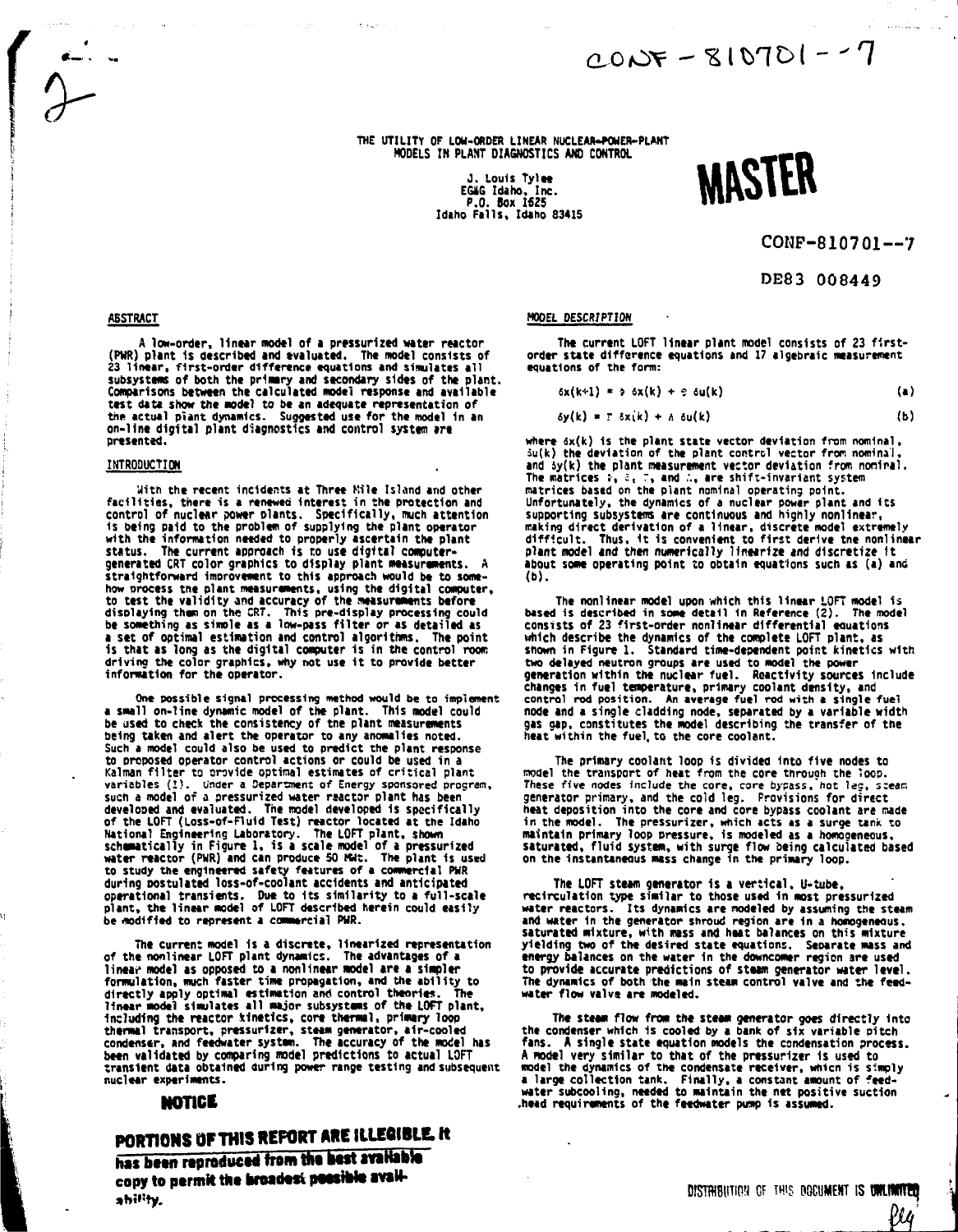The resulting continuous nonlinear equations **are** In the font:

$$
\dot{x} = f(x, u) \tag{c}
$$

$$
y = g(x, \nu) \tag{d}
$$

Using standard linearization techniques (1), 1.e., expanding<br>(c) and (d) in a Taylor series, retaining only the linear terms,<br>and then evaluating the resulting derivatives about a nominal<br>operating point, will transform th

$$
\delta \dot{x} = F \delta x + G \delta u \tag{e}
$$

$$
\delta y = \Gamma \delta x + \Lambda \delta u \tag{f}
$$

**Then applying established discretization methods (3) allows these equations to be cast In the desired form seen in equations (a) and (b).**

#### **TEST DATA COMPARISONS**

ø  $\sim$ 

> **If the linear LOFT model, described 1n the previous section. Is to provide accurate operator Information, 1t 1s Important that it be a valid representation of the dynamics of the actual** plant. To validate the accuracy of the model, its calculated<br>response was compared to several sets of data obtained from the<br>LOFT plant. Four operational transients run during the LOFT<br>Dower range testing sequence (4) and **this comparison. One of these transients, a steam generator water level controller setpoint step is presented here.**

**During power range testing, as a test of the performance** of the steam generator water level controller, step changes in<br>the level setpoint are implemented and the plant response<br>recorded. Figures 2 through 5 display the LOFT response and<br>the predicted response of the linear mode **of testing, an 8 Inch decrease 1n setpoint. The plant was at 50X power (25 Hwt) prior to the change in setpoint.**

**An examination of the actual plant level response, shown In Figure 2, shows that the steam generator water level drops to the demanded value of 113.8 Inches, with a slight overshoot, within approximately 30 seconds. The decrease in level setpoint causes an immediate closure of the feedwater valve by the** level controller and once the demanded level is attained, the<br>feedwater valve reopens, as seen in Figure 3. The effect of<br>this perturbation on the primary side of the plant is shown in<br>Figures 4 and 5. The decrease in avai **in a heatine of the primary coolant (Figure 4} which decreases reactor power, by way of moderator density feedback, as noted in Figure 5.**

**A comparison of the linear LOFT model predictions of the response of the primary sice to the level setpoint chanpe with actual plant response shows that the model predicts a slight delay in the temperature increase and a sonewhat steeper decline in power. The model and plant secondary response compare quite well as noted in Figures 2 and 3. The only differences here are a slight error in initial steam flow, and a faster restoration of feedwatcr flow by the linear model. The discrepancies between the model and plant are not significant; in fact, the linear model seems to provide an excellent representation of the LOFT plant dynamics.**

**It should be noted here that the water level setpoint step transient displayed In Figures 2 through 5 represents a relatively smell perturbation on the LOFT plant and hence the linear model wes able to predict it quite well. In a more** severe transient, where the plant would be perturbed far from<br>the operating point upon which the model is based, a fixed<br>linear model may not be adequate. To overcome this inadequacy,<br>it would be necessary to have the on-l **the plant has moved sufficiently away from nominal. When to perform such a ^linearization of the plant model is currently under study.**

#### **HOOEL AWLICATIOHS**

**In this section, several applications of linear models In proposed nuclear power plant diagnostics and control systems are briefly discussed.**

**As part of a program at the Idaho National Engineering Laboratory, the linear LOFT model just described was used in e ftlmen filter based advanced plant protection system (6). The** system processes available plant measurements and generates<br>optimal estimates of such critical variables as fuel and clad-<br>and MuHGR (maximum linear heat generation nucleate bolling ratio),<br>and MuHGR (maximum linear heat g **determine if a plant scram Is needed, as opposed to the current technique of comparing noisy plant measurements to preestablished setpoints, could result 1n Improved plant safety and availability. This same model was used as the basis for developing a PHR closed-loop optimal control strategy that provides fast and stable plant response during a wide variety of simulated operational transients.**

**Linear models Incorporated in Kalman filter estimators can also be used as an integral part of Instrument failure detection** schemes. The functional redundancy technique emoloys a bank of<br>Kalman filters and by performing consistency check between the<br>output of each filter, failed instruments can be identified.<br>Using a linear model of the LOFT pr **that functional redundancy can be used to detect many types of failures in measurements of pressurizer pressure, water level, and vapor space temperature (7).**

**The generalized likelihood ratio (GLR) method is another possible failure detection scheme. In the SLR, the innovations sequence (the difference between the actual and estimated plant measurements) of a Kalman filter designed for the unfafled system is continually tested for "whiteness". Any significant deviation of the Innovations from a white sequence will result in a failure declaration. The GLR technique provides information as to which instrument has failed, when it failed, and what the estimated failure magnitude is. Preliminary studies using a linear LOFT pressurizer model have demonstrated** the GLR method yields extremely accurate results in estimating<br>biases in the pressure and level instruments (8). Other work<br>currently underway at the Idaho National Engineering Laboratory<br>concerned with the GLR approach in

Uther applications for linear plant models include using<br>them to allow the capability of on-line trend predictions based<br>on the current plant state (9) or, as mentioned earlier, by<br>running the model faster than real-time,

#### **CONCLUSIONS**

**It has been shown that linear PWR plant models can provide** excellent representations of the actual plant dynamics. **problems associated with being restricted to linear models can probably be eliminated by having the capability of relinearizing the model as It deviates from Its operating point. Such linear models when implemented on-line can provide a fast and accurate plant diagnostic tool.**

#### **ACKNOWLEDGEMENT**

**This work supported by the U.S. Nuclear Regulatory Commission, Office of Reactor Safety Research under OOE Contract No. 0E-ACO7-7eftO157O.**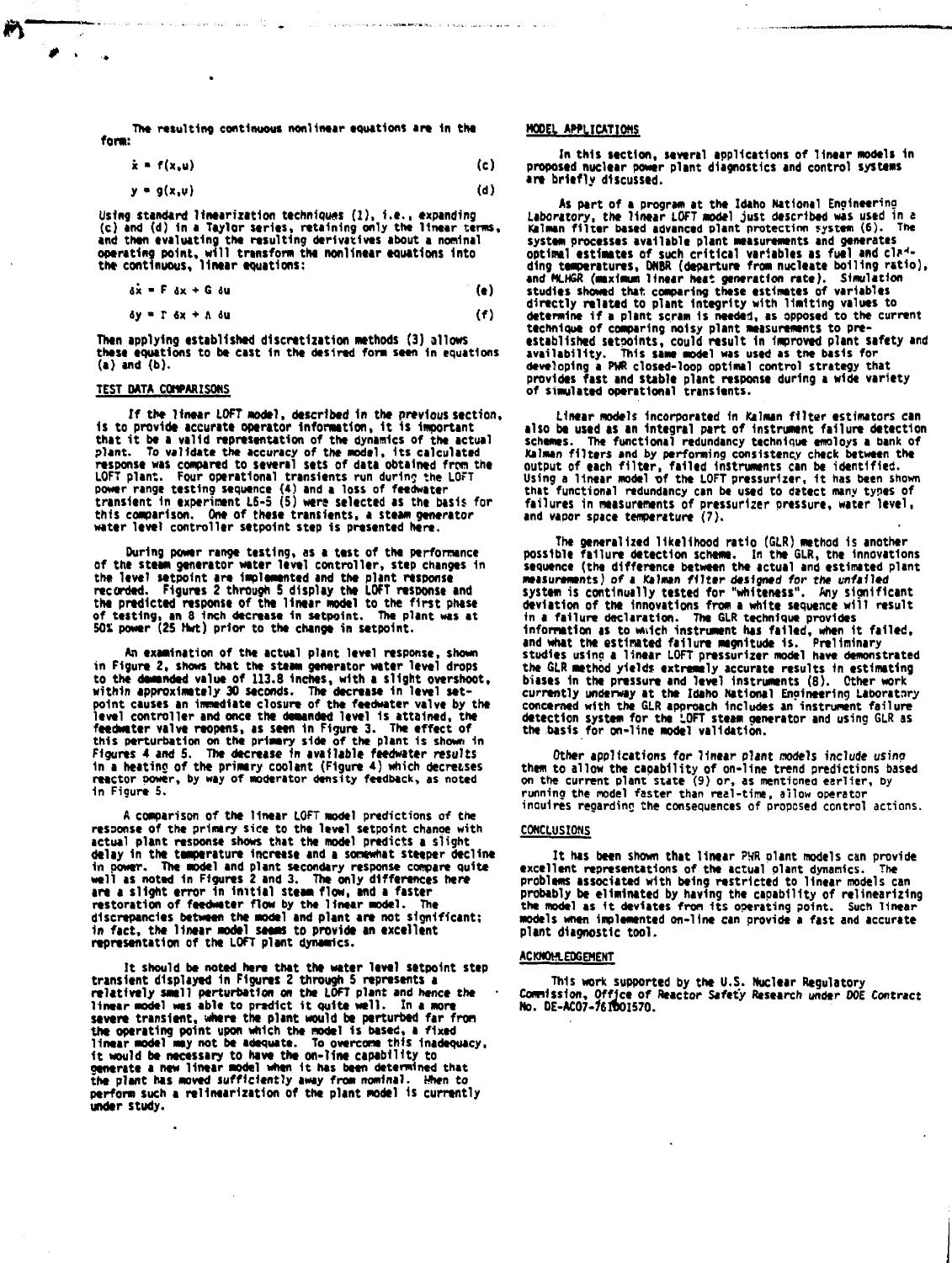### **REFERENCES**

Gelb, A., editor, Applied Optimal Estimation, The M.I.T.<br>Press, Cambridge, Hassachusetts, 1974. 1.

**ARE AN ARTICLE OF THE THE AREA DESCRIPTION OF ARTICLE AND ARTICLE AND ARTICLE OF THE ARTICLE AND ARTICLE AND A** 

- Tylee, J. L., "Low-Order Hodel of the LOFT Reactor for Us<br>in Kalman Filter-Based Optimal Estimators," Fourth Power ., "Low-Order Hodel of the LOFT Reactor for Use  $\overline{\mathbf{z}}$ . Plant Dynamics, Control and Testing Symposium, Gatlinburg, Tennessee, March 1980.
- Kuo, B. C., <u>Oigital Control Systems</u>, SRL Publishing Company,<br>Champaign, Illinois, 1977.  $3.$
- Peters, M., et al., "Power Range Test Sequence Procedure,"<br>Test No. IP-01-07-PR, December 1978.  $\mathbf{a}$
- Reeder, D. L., "Quick-Look Report on LOFT Muclear Experiment<br>L6-5," EGG-LOFT-5165, June 1980.  $5.$

## **DISCLAIMER**

This report was prepared as an account of work sponsored by an agency of the United States Government. Neither the United States Government nor any agency thereof, nor any of their employees, makes any warranty, express or implied, or assumes any legal liability or reaponsibility for the accuracy, completeness, or usefulness of any information, apparatus, product, or process disclosed, or represents that its use would not infringe privately owned rights. Reference herein to any specific commercial product, process, or service by trade name, trademark, manufacturer, or otherwise does not necessarily constitute or imply its endorsement, recommendation, or favoring by the United States Government or any agency thereof. The views and opinions of authors expressed herein do not necessarily state or reflect those of the United States Government or any agency thereof.

6. Feeley, J. J. and Tylee, J. L.. "Current Applications of<br>Optimal Estimation and Control Theory to the LOFT Reactor<br>Plant," 19th IEEE Conference on Decision and Control, Albuquerque, New Mexico, December 1980.

all the first that introduce in the contract of service and pro-

- 7. Campbell, B., "Instrument Failure Detection Using Functional Redundancy Applied to a Nuclear Pressurizer," M.S. Thesis, University of Hashington, December 1980.
- 8. Tylee, J. L., "Bias Identification in PPR Pressurizer Instrumentation Using the Generalized Likelihood Ratio<br>Technique," Proceedings of the 1981 Joint Automatic Controls<br>Conference, Charlottesville, Virginia, June 1981.
- Feeley, J. J., "Janus Displays for Improved Reactor Plant<br>Operation and Control," Transactions of the American Nuclear<br>Society Summer Annual Meeting, Miami Beach, Florida, 9. June: 1981.



 $\mathcal{O}(\mathcal{O}(\log n))$  , where  $\mathcal{O}(\log n)$ 

Figure 1. LOFT reactor plant schematic diagram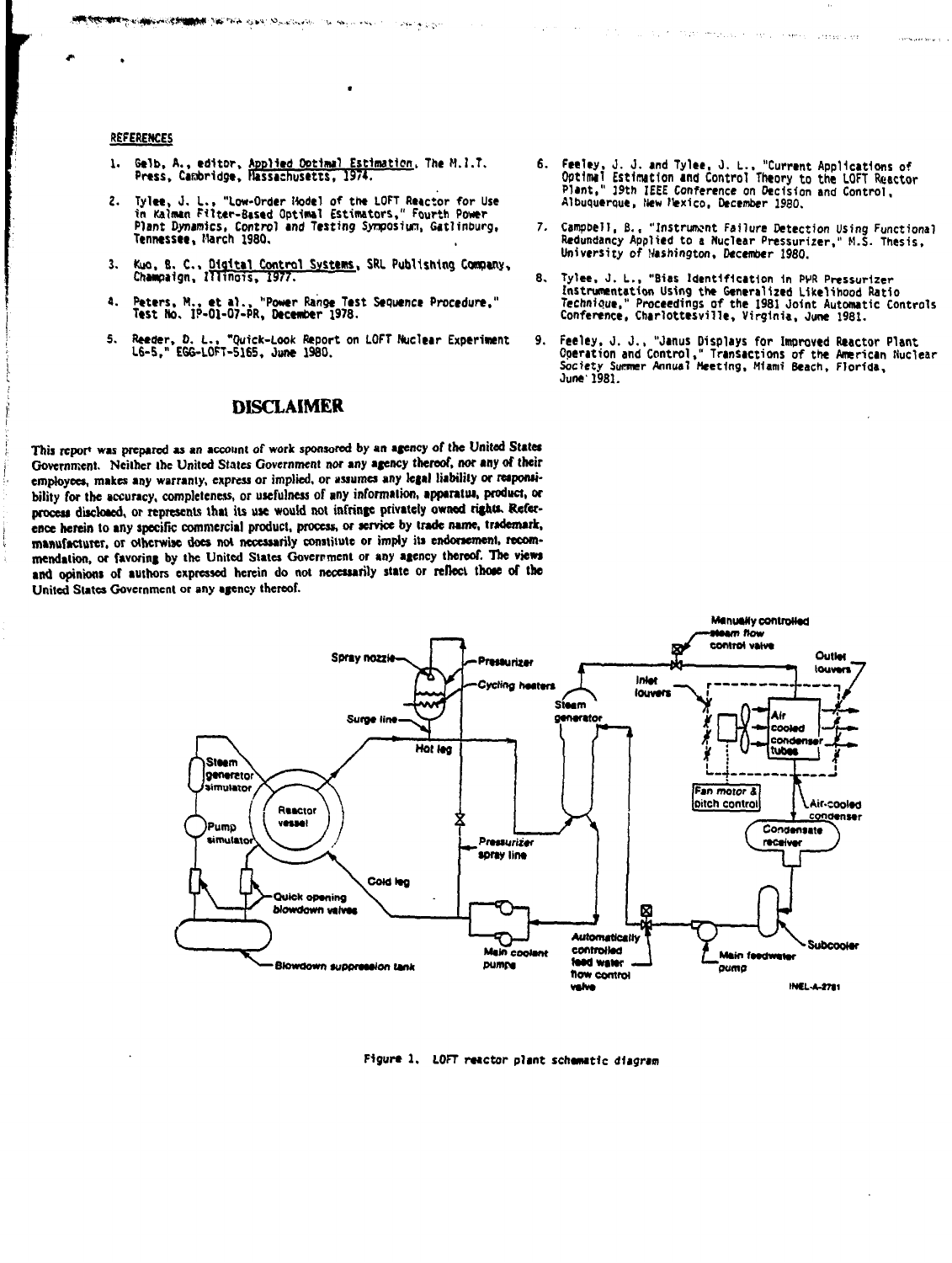

Š.

i)<br>|

- 77

Figure 2. Steam generator level setpoint decrease, 50% power Steam generator water level response



Figure 3. Steam generator level setpoint decrease, 50% power Secondary steam flow and feed flow response